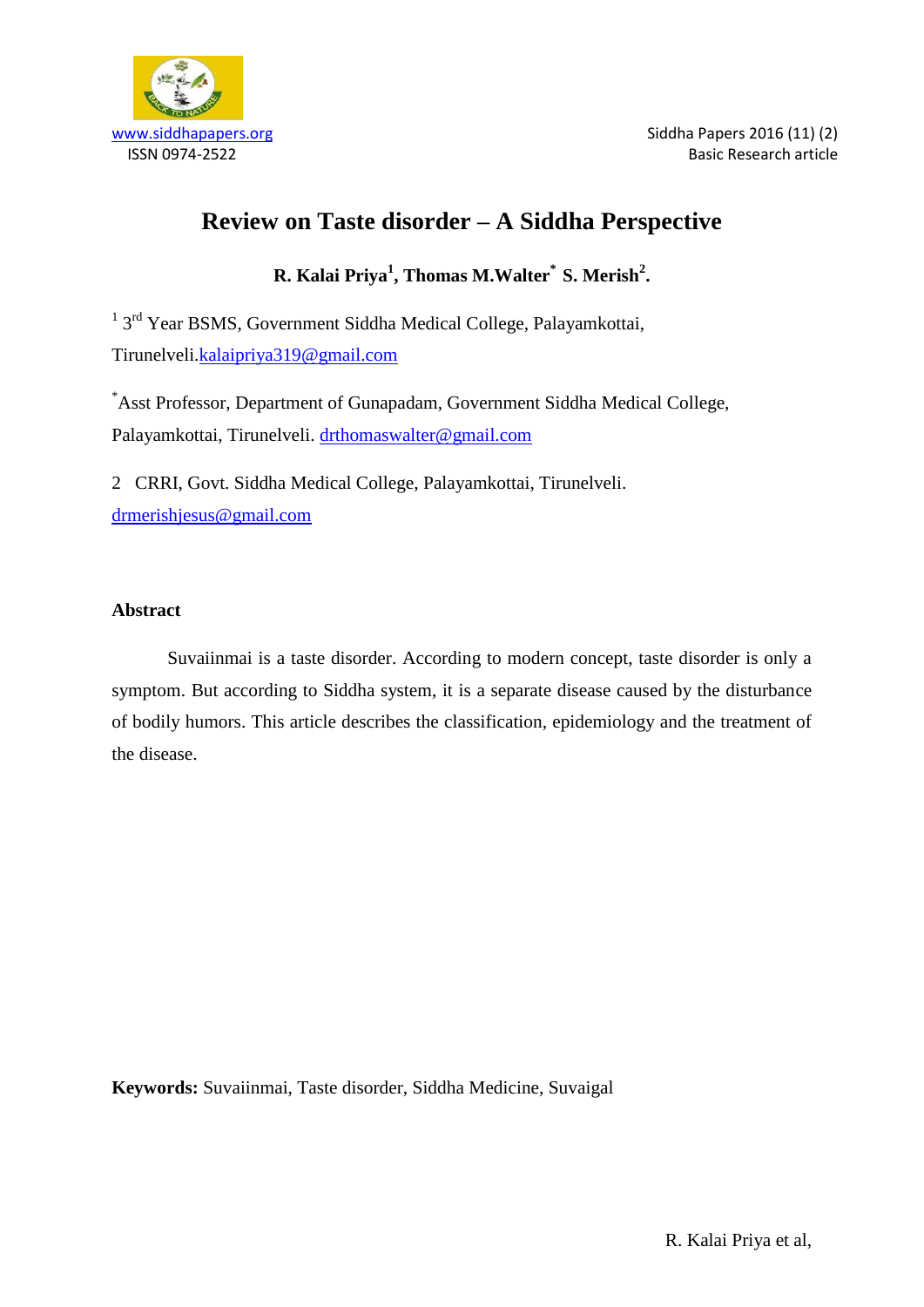## **Introduction**

**Suvaiinmai** (Agusia) means unwilling to eat food or unable to recognize the taste of consumed food. As per the Siddha Literatures, mostly arise due to psychological factors by the alteration of three bodily humors results in agusia conditions (both physically & mentally). It is classified in 5 divisions as per the disease nature. By nature, it will be in the form of separate humor alteration like *vazhisuvaiinmai*, *azhal, iyam* and *Muktram* (combination of all three *vatha, pitham, kapham*).



According to recent science, loss of taste is a common symptom of Gastro Oesophageal Reflux Disease (GERD), Salivary gland infection, sinusitis, poor dental hygiene or even uncertain medicines. The medical term for complete loss of food is called *Ageusia.*  And complete loss of taste is called *Dysgeusia.*

## **Epidemiology**

According to survey conducted by the National Institutes of Health .over a quarter of million people visit their doctors each year complaining of chemosensory disorder. Most causes of perceived taste loss reflect decreased flavor sensations largely due to olfactory loss of 750 consecutive patients presenting to the University of Pennsylvania Smell & taste center with complaints of Chemosensory dysfunction, 68 % reported altered quality of life, 46% reported changes in appetite or body weight, 56% reported adverse influences on daily living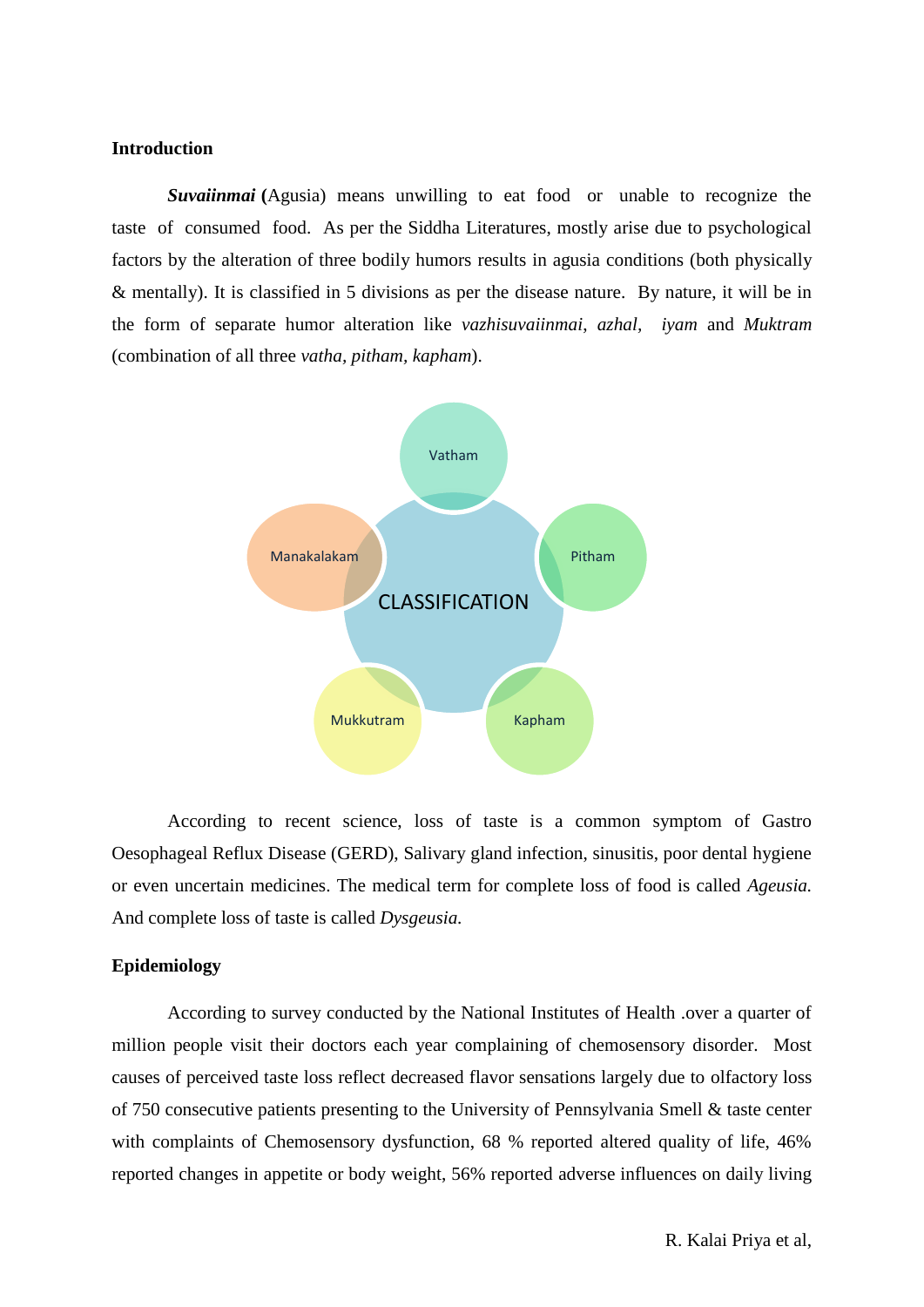or psychological well being. Out of all systemic illness, depression is most often associated with chemosensory disorders. In some studies, up to one third of patients report chemosensory.

## **Other names**

- *Suvaikedu*(*Suvai* taste, *kedu* disturbance)
- *Rusiinmai* (*Rusi-*taste, *inmai-* absence)
- *Arosagam*
- *Suvaimaarunoi* (*suvai –*taste, *maaru –*alteration, *noi –*disease)
- *Arusi* (*arusi-*tastelessness)

## **Pre Symptoms (***Noi Muthal Kurigunangal***)**

This disorder is caused due to the psychological changes such as stress, anxiety, extreme joy. Ageustic salivation, dislike of food, intolerance of seeing food substances.

Pathological condition in which the taste disorder occurs ..,

- *Kudalpidipu noi*
- *Peru vayiru* (Ascites)
- *Manjal noi* (Jaundice)
- *Paandu* (Anaemia)
- *Valapaateeral Viruthi* (Hepatomegaly)
- *Idapaateeral Viruthi* (Splenomegaly)
- *Gunmam* (Acid Peptic Disease)

## **Tongue's Special Disease**

According to *Noinaadal* Part 2 (Pathology), Tongue is the main organ which gets affected in all diseases especially cough, fever which produce ageusia. And it gets normal during the convalescence phase of the disease.

## **Symptoms of** *SuvaiInmai*

In this, each classification have separate symptoms which are as follows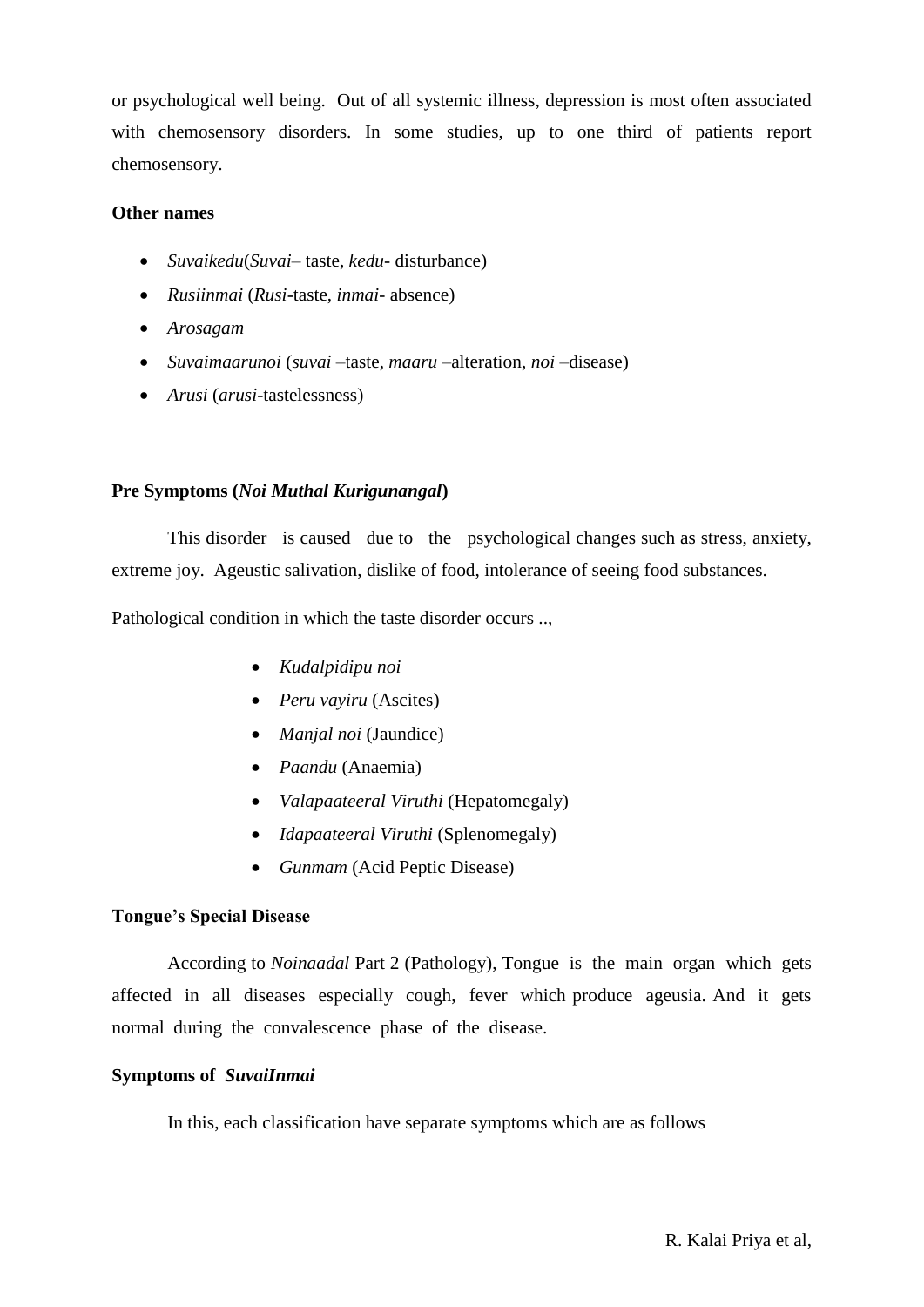In this disease, the taste of salivation, vomiting becomes astringent.

Apart from it, teeth sensitivity, chest pain, emesis while eating also occurs.

## *Azhal Suvai Inmai Noi :*

In this disease, the salivation, mouth  $\&$  the consumed food  $\&$  even Vomiting also becomes bitter. Irritation & dryness of the tongue, excessive thirst also occurs.

## *Iya Suvai Inmai Noi:*

In this disease the salivation, vomiting  $\&$  the consumed food becomes Sweeter in taste. In some cases it may be brackishness. Apart from this symptoms the tongue becomes lubricious. There is a presence of Foul smelled drooling  $\&$ immobility of tongue .

## *Mukutra SuvaiInmai Noi:*

 In this disease the salivation , consumed food & vomiting becomes multi tasted or may be tasteless.

#### *ManaKalaka Suvai Inmai Noi :*

This disease is caused due to excess stress, angry, anxiety, greedy. Due to this imbalance the three types of humor gets increased or decreased causing tastelessness.

Due to alteration of three humors, *Manamkalavarapadal* (Mind gets perplexed), *Mayakkam* (Fainting), *Athiga Kozhai* (excessive expectoration), Unable to recognize the taste, Dislike of food, Impudence of the body occurs.



Bitter



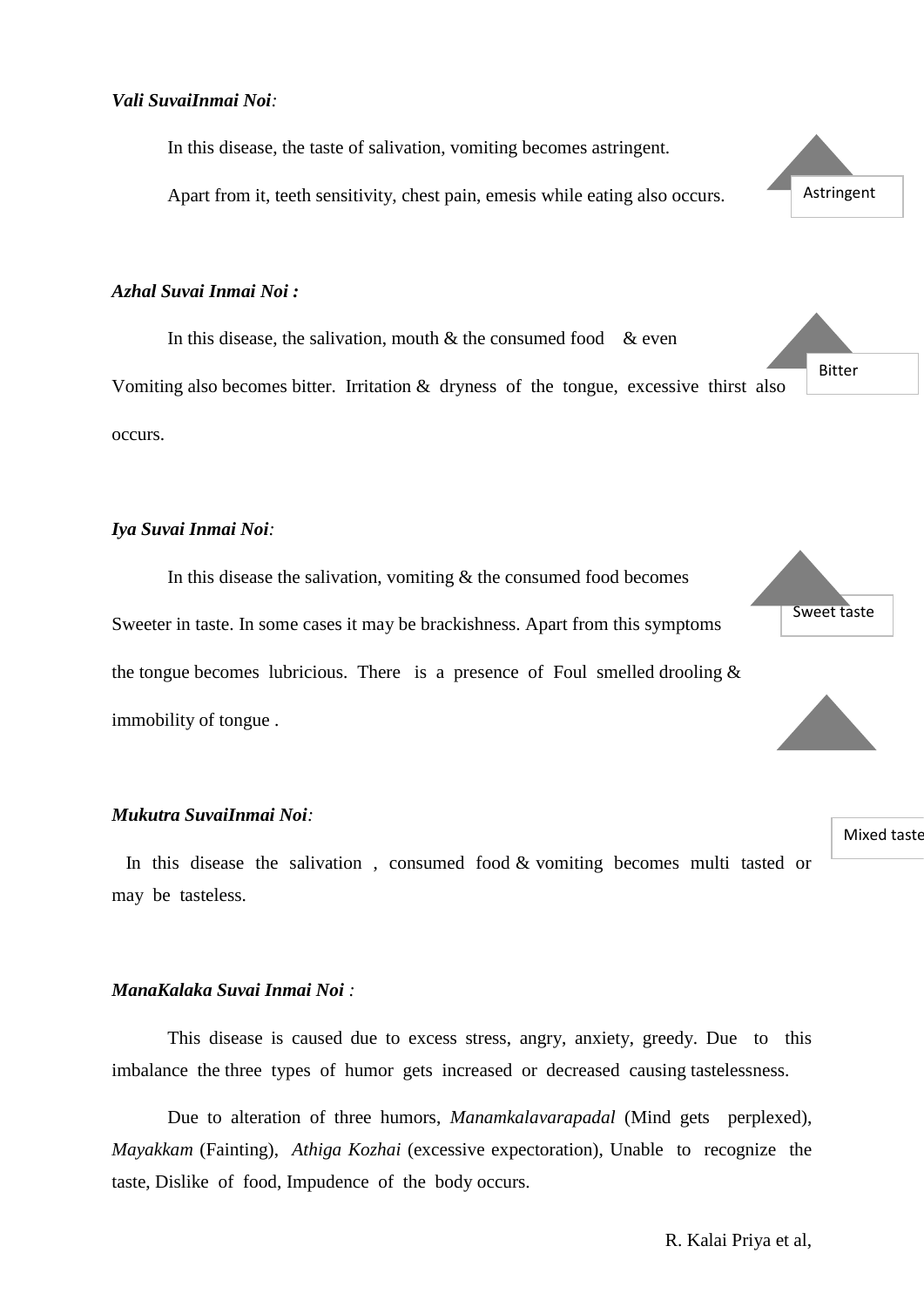#### **Curable & Incurable:**

 The disease which is caused due to the imbalance of any individual humor can be cured.

The disease which is caused by the imbalance of the three types of humor can also be cured by prescribing suitable medications.

The disease which is caused by the psychological changes can be cured only when the normal psychology gets regained.

#### **Causes:**

 Loss of taste is caused by the interruption in the conduction of impulses related to taste to the brain or if there is any obstruction in the motor and sensory roots in the brain. Burning sensation in the heart or gastric reflux is the common cause of loss of taste. Regurgitation of acidic fluids from the stomach into the mouth produces the loss of normal taste & produces metallic taste.

- Infection of the mouth or tongue
- Poor dental hygiene
- Tongue disorders
- Cancer, mouth ulcer
- Usage of tobacco

## **Radiation therapy**

## o *TASTE DISORDER OCCURS IN PATHOLOGICAL CONDITION SUCH AS*

High fever, Difficulty in breathing ,Sudden weakness and Vision changes.

o *GIT SYMPTOMS:*

Abdominal pain ,Bloating ,Cough ,Heart burn ,Indigestion, Decreased ability to open the mouth , Dry mouth ,Fever ,Pain in face / mouth ,Redness over the side of the face / upper neck ,Sore throat ,Swelling of the face / neck ,Nasal sinus symptoms with loss of taste ,Sore throat ,Stuffy nose/ nasal congestion

## o *NUTRITIONAL DEFICIENCY CONDITION WITH LOSS OF TASTE:*

Brittle nails , Diarrhoea ,Fatigue ,Hair loss ,Loss of appetite , Rash ,Tongue changes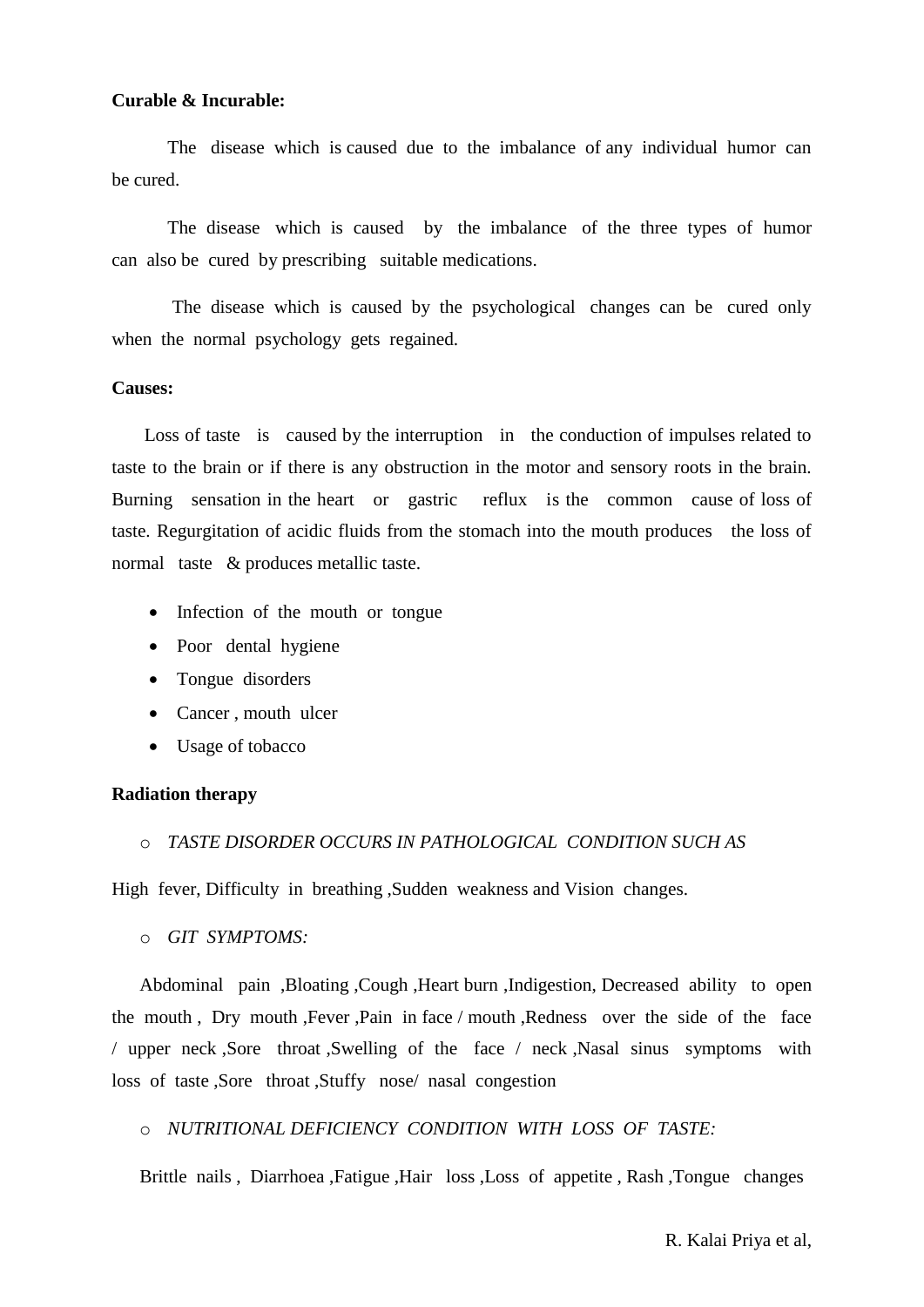o *SYMPTOMS THAT MIGHT INDICATE A SERIOUS CONDTION:*

Changes in vision / speech,High fever ,Numbness of the one side of the body,Weakness of the one side of the body

## o *POTENTIAL COMPLICATION OF THE LOSS OF TASTE :*

Dehydration ,Excessive weight loss ,Malnutrition ,Paralysis ,Spread of cancer ,Spread of infection

Figure 1. Graphical Representation of *Suvaiinmai* (Taste disorder) treatment Procedures

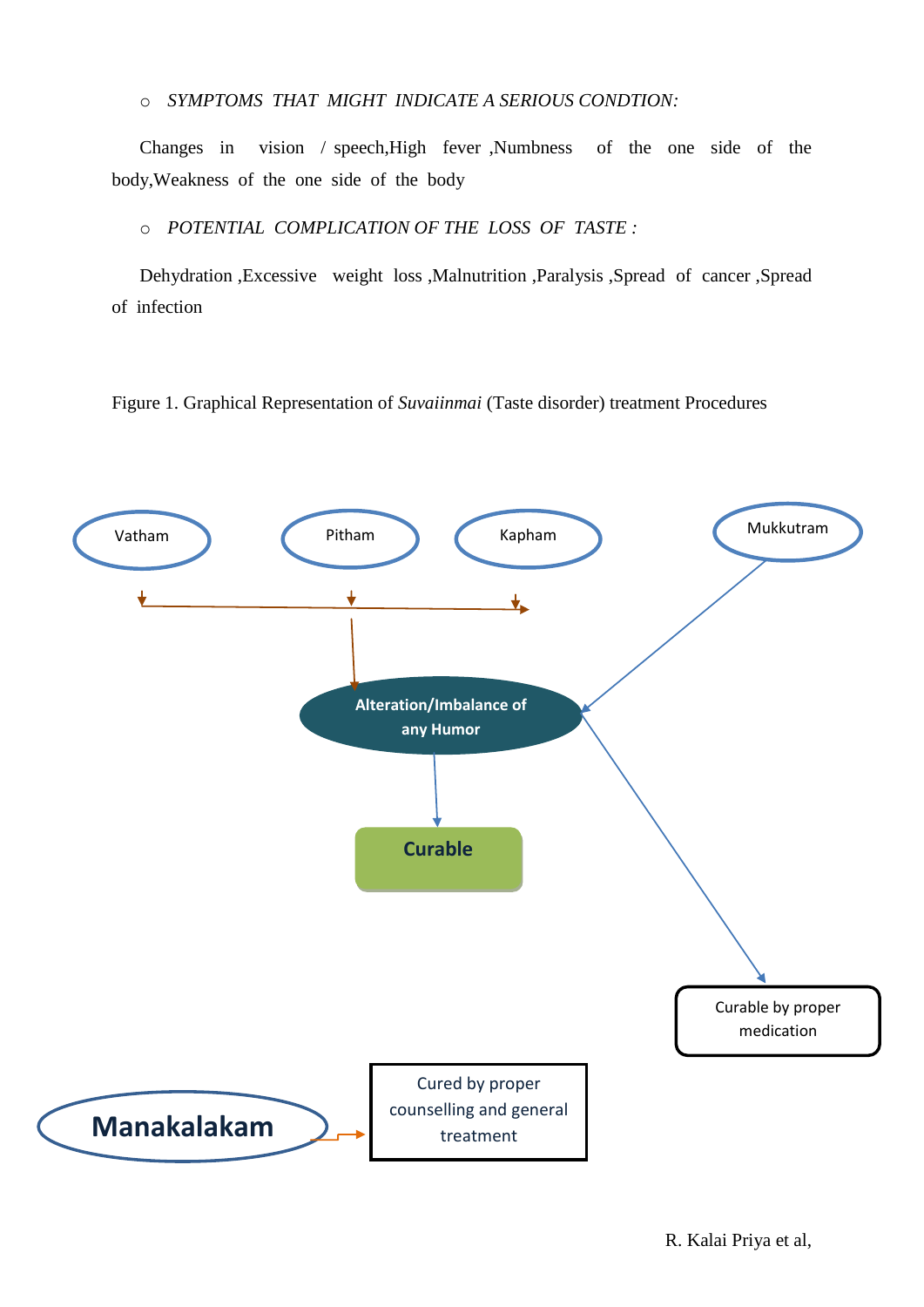## *TREATMENT*

The line of treatment starts with prescribing Laxative medicines in order to regulate the bodily humors. For producing laxative action the following raw drugs are used for preparing decotion. They are as follows,

- Hedyotis corymbosa *(Parpadagam*)
- Tinospora cordifolia *(*Seendhil)
- Anacardium occidentale *(Kottaimundhri)*
- Rosa centifolia *(Paneermottu*)
- Cassia senna *(Nilaavarai)*

# **Table 1. Drugs used for the treatment of Suvai inmai**

| <b>Medicine</b>         | <b>Main Ingredients</b> | <b>Other</b> | <b>References</b>   |
|-------------------------|-------------------------|--------------|---------------------|
|                         |                         | indications  |                     |
| Talisadivadagam         | Abies spectabilis       | Diarrhoea,   | Siddha vaidyatiratu |
|                         | Piper nigrum            | Dysentry     |                     |
|                         | Black pepper root       |              |                     |
|                         | Piper longum            |              |                     |
|                         | Zingiber officinale     |              |                     |
| Jathi jambeera kuzhambu | Cinnabar                | Anaemia      | Siddha vaidyatiratu |
|                         | Camphor                 | Hiccup       |                     |
|                         | Ocimum sanctum          |              |                     |
| Maadhulai Manapaagu     | Punicagranatum          | Morning      | Siddha vaidyatiratu |
|                         | Rose water              | sickness,    |                     |
|                         | Honey                   | Anaemia      |                     |
| Bhavana kadukkai        | Terminaliachebula       | Cough,       |                     |
|                         | Zingiberofficinale      | Stomach      |                     |
|                         | Black pepper root       | pain         |                     |
|                         | Piper longum            |              |                     |
|                         | Dried ginger            |              |                     |
| Pirandai Choornam       | Cissusquadrangularis    | Body pain,   | Siddha vaidyatiratu |
|                         | Alpiniagalanga          | Mental       |                     |
|                         | Carumcopicum            | disorders    |                     |
|                         | Piper nigrum            |              |                     |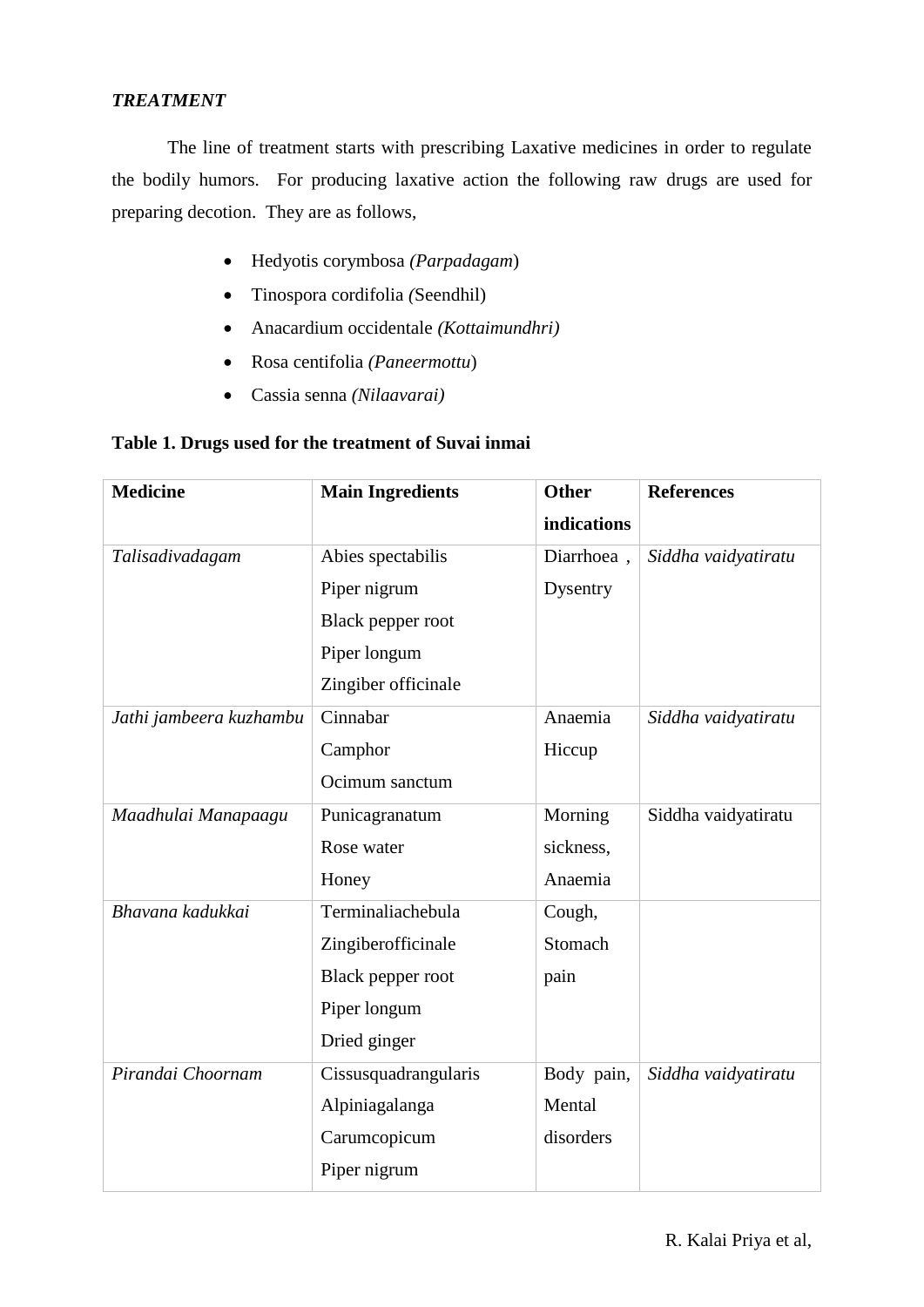## **Conclusion**

The uniqueness and superiority of Traditional Siddha Medicine lies in identifying and classifying clinical conditions which has comparatively less importance in the main stream Allopathy medicine. In that way, loss of taste which is identified as a symptom in the modern disease has been documented as a separate disease entity by our Siddha Medicine. This review article serves as an eye opener to document the superiority of the Siddhars in documenting a clinical condition known as "*Suvai inmai'*.

## **References**

- 1. Dr.M. Shanmugavelu, HPIM, a text book of Noi Naadal part 2, published by Department of Indian Medicine & Homeopathy
- 2. "Loss of Taste Ayurvedic Understanding & Treatment" Article by Dr. M.S Krishnamurthy MD (Ayur) &Dr. Hebbar
- 3. http:// easy ayurveda.com/2014/06/26/loss-of-taste-anorexia-ayurvedicunderstanding-and-treatment/
- 4. Thomas M.Walter, "Fly away Fever" Heritage Amruth, Volume 7 Issue 2. April 2011 Pages 12-14. ISSN 0973-2764.
- 5. <http://www.healthgrades.com/symptoms/loss-of-taste>
- 6. Encyclopedia of the Neurological Sciences @ <http://books.google.co.in/books?isbn=012385180>
- 7. International symposium on olfaction & taste @ <https://books.google.co.in/books?isbn=1573317381>